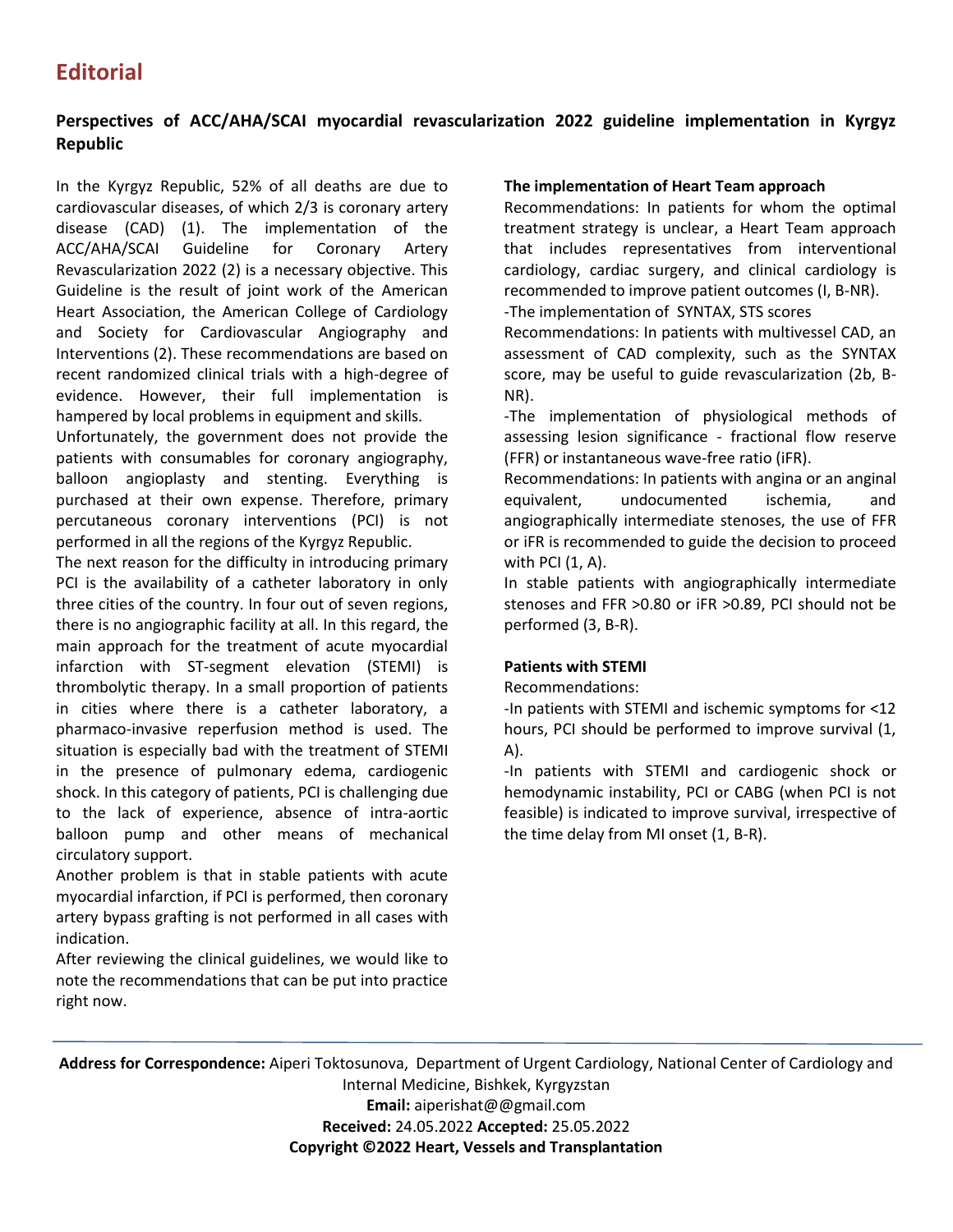-In patients with STEMI and evidence of failed reperfusion after fibrinolytic therapy, rescue PCI of the infarct artery should be performed to improve clinical outcomes (1, C-LD).

In the section on revascularization in patients with STEMI, as we wrote above, pharmacological reperfusion is used in the Kyrgyz Republic, and in some cases pharmaco-invasive reperfusion is used. In the absence of invasive treatment, especially in patients from the regions with unstable condition, patients are referred to the PCI center. In multivessel disease, as a rule, patients undergo stenting of the infarct artery. In rare cases, stenting of other arteries may be possible.

#### **Patients with non-STEMI**

Recommendations:

-In patients with NSTE-acute coronary syndrome (ACS) who are at elevated risk of recurrent ischemic events and are appropriate candidates for revascularization, an invasive strategy with the intent to proceed with revascularization is indicated to reduce cardiovascular events (1, A)

-In patients with NSTE-ACS and cardiogenic shock who are appropriate candidates for revascularization, emergency revascularization is recommended to reduce risk of death (1, B-R)

-In appropriate patients with NSTE-ACS who have refractory angina or hemodynamic or electrical instability, an immediate invasive strategy with intent to perform revascularization is indicated to improve outcomes (1, C-LD)

In patients with non-STEMI PCI is performed less frequently than in patients with STEMI. An emergency strategy for life-threatening conditions is practically not carried out for the above reasons. In a part with recurrence of ischemia and increase in troponin in rare cases with a high-risk according to GRACE score, it is possible to perform PCI.

## **Stable ischemic heart disease**

Recommendations (1):

-In patients with structural ischemic heart disease and multivessel CAD appropriate for either CABG or PCI,

revascularization is reasonable to lower the risk of cardiovascular events such as spontaneous myocardial infarction, unplanned urgent revascularizations, or cardiac death (2a, B-R)

In patients with stable ischemic heart disease, recommendations for revascularization are followed, including patients with chronic occlusion.

#### **Antiplatelet therapy**

Dual antiplatelet therapy with or without revascularization with aspirin and clopidogrel is used in the Kyrgyz Republic. Ticagrelor has recently been available in the country and also we have begun to use it. Prasugrel is still not available in our country. Dual antiplatelet therapy after PCI is used accordingly Precise-DAPT and DAPT scores. Glycoprotein IIb/IIIa receptor inhibitors are available and used for stent thrombosis, no-reflow syndrome.

#### **Chronic kidney disease (CKD)**

Recommendations:

-In patients with CKD undergoing contrast media injection for coronary angiography, measures should be taken to minimize the risk of contrast-induced acute kidney injury (AKI) (1, C-LD)

-In patients with STEMI and CKD, coronary angiography and revascularization are recommended, with adequate measures to reduce the risk of AKI (1, C-EO)

The glomerular filtration is assessed as a routine procedure. If there is a high risk of kidney damage, we use adequate hydration before and after procedure. Also we use the Best Practices from the Guideline.

Best Practices in the Catheterization Laboratory for Patients with CKD undergoing angiography

-Assess the risk of contrast-induced AKI before the procedure

-Administer adequate preprocedural hydration

-Record the volume of contrast media administered, and minimize contrast use

-Pretreat with high-intensity statins

-Use radial artery if feasible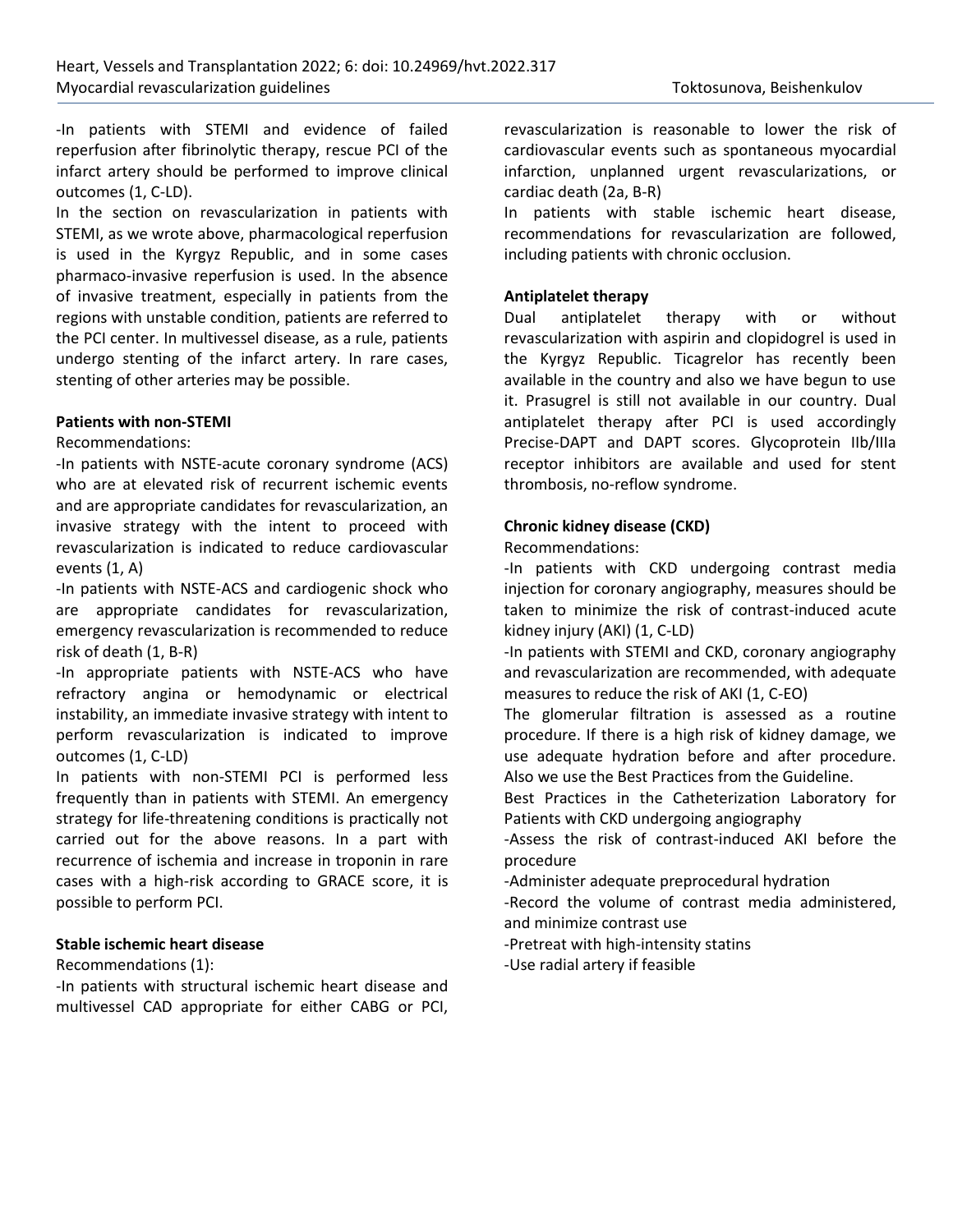-Do not administer N-acetyl-L-cysteine to prevent contrast-induced AKI

-Do not give prophylactic renal replacement therapy -Delay CABG in stable patients after angiography beyond 24 hours when clinically feasible.

#### **General procedure issues for PCI**

#### Recommendations:

-In patients with ACS undergoing PCI, a radial approach is indicated in preference to a femoral approach to reduce the risk of death, vascular complications, or bleeding (1, A)

-In patients with SIHD undergoing PCI, the radial approach is recommended to reduce access site bleeding and vascular complications (1, A)

A radial approach is implemented in catheter laboratory as a routine procedure. In those patients who are unable to get radial artery catheterization because of anatomic or clinical limitations, femoral artery access remains the default strategy.

Recommendations:

-In patients undergoing PCI, DES should be used in preference to BMS to prevent restenosis, MI, or acute stent thrombosis (1, A)

In the Kyrgyz Republic drug-eluted stents are available and used in PCI.

## Recommendations:

-In patients undergoing coronary stent implantation, intravascular ultrasound (IVUS) can be useful for procedural guidance, particularly in cases of left main or complex coronary artery stenting, to reduce ischemic events (2a, B-R)

Unfortunately, we do not have the IVUS equipment. That is why we do not do these recommendations.

## Recommendations:

-In patients with STEMI, routine aspiration thrombectomy before primary PCI is not useful (3, A). We do not use aspiration thrombectomy because we do not have the devices for this procedure. According to

the recommendations, larger studies have not demonstrated improved cardiovascular outcomes with thrombus aspiration.

## Recommendations:

-In patients undergoing PCI, administration of intravenous unfractionated heparin (UFH) is useful to reduce ischemic events (1, C-EO). It is used in patients undergoing PCI, APPT is controlled accordingly the previous recommendations.

#### **Conclusion**

Studying the guidelines of American College of Cardiology, American Heart Association and European Society of Cardiology, we are trying to implement new recommendations, although there are certain difficulties associated with the economic situation in our country. Despite this, second-generation drugeluting stents, ticagrelor, and glycoprotein II a/III b inhibitors can be used. In the future, we will continue to study and implement new recommendations to improve the outcomes of CAD in our country.

We think that for challenging cases like cardiogenic accompanying STEMI – team approach including intuitivists and surgeons, for remote regions- organizing appropriate for time to balloon transfers from remote areas to cities with catheterization and PCI facilities can be implemented.

Aiperi Toktosunova, Medet T. Beishenkulov Department of Urgent Cardiology, National Center of Cardiology and Internal Medicine, Bishkek, Kyrgyzstan

#### **Peer-review:** internal

**Conflict of interest:** No to declare

**Authorship:** A.T. and M.T.B. equally contributed to the preparation of manuscript and management of patients **Acknowledgement and funding:** None to declare